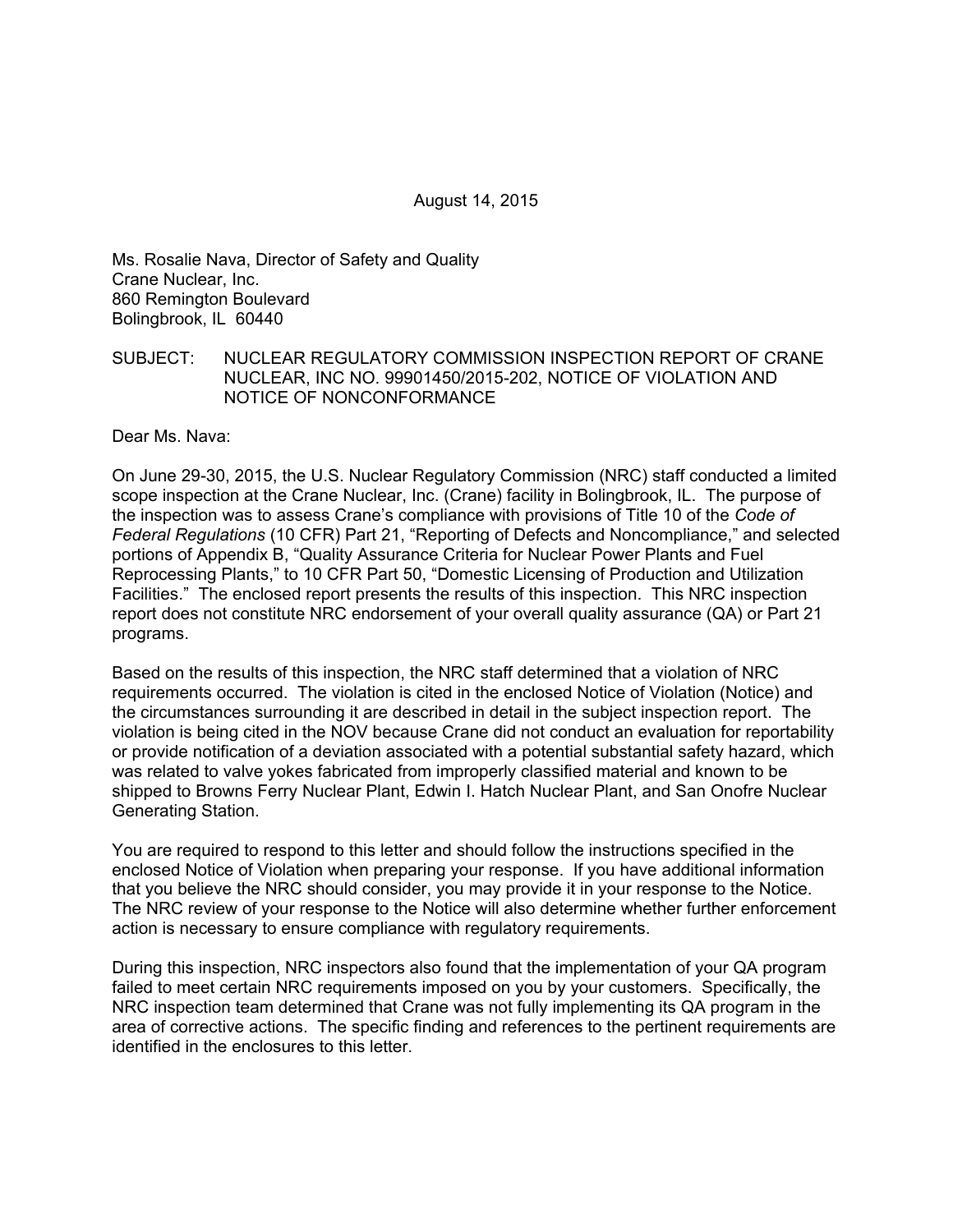R. Nava - 2 -

Please provide a written explanation or statement within 30 days of this letter in accordance with the instructions specified in the enclosed Notice of Nonconformance. We will consider extending the response time if you show good cause for us to do so.

In accordance with 10 CFR 2.390 of the NRC's "Rules of Practice," a copy of this letter, its enclosures, and your response will be made available electronically for public inspection in the NRC Public Document Room or from the NRC's document system (Agencywide Documents Access and Management System), accessible at http://www.nrc.gov/reading-rm/adams.html. To the extent possible, your response, (if applicable), should not include any personal privacy, proprietary, or safeguards information so that it can be made available to the Public without redaction. If personal privacy or proprietary information is necessary to provide an acceptable response, then please provide a bracketed copy of your response that identifies the information that should be protected and a redacted copy of your response that deletes such information. If you request that such material is withheld from public disclosure, you must specifically identify the portions of your response that you seek to have withheld and provide in detail the bases for your claim (e.g., explain why the disclosure of information will create an unwarranted invasion of personal privacy or provide the information required by 10 CFR 2.390(b) to support a request for withholding confidential commercial or financial information). If Safeguards Information is necessary to provide an acceptable response, please provide the level of protection described in 10 CFR 73.21.

Sincerely,

### */RA/*

Edward H. Roach, Chief Mechanical Vendor Inspection Branch Division of Construction Inspection and Operational Programs Office of New Reactors

Docket No.: 99901450

Enclosures:

- 1. Notice of Violation
- 2. Notice of Nonconformance
- 3. Inspection Report No. 99901450/2015-202 and Attachment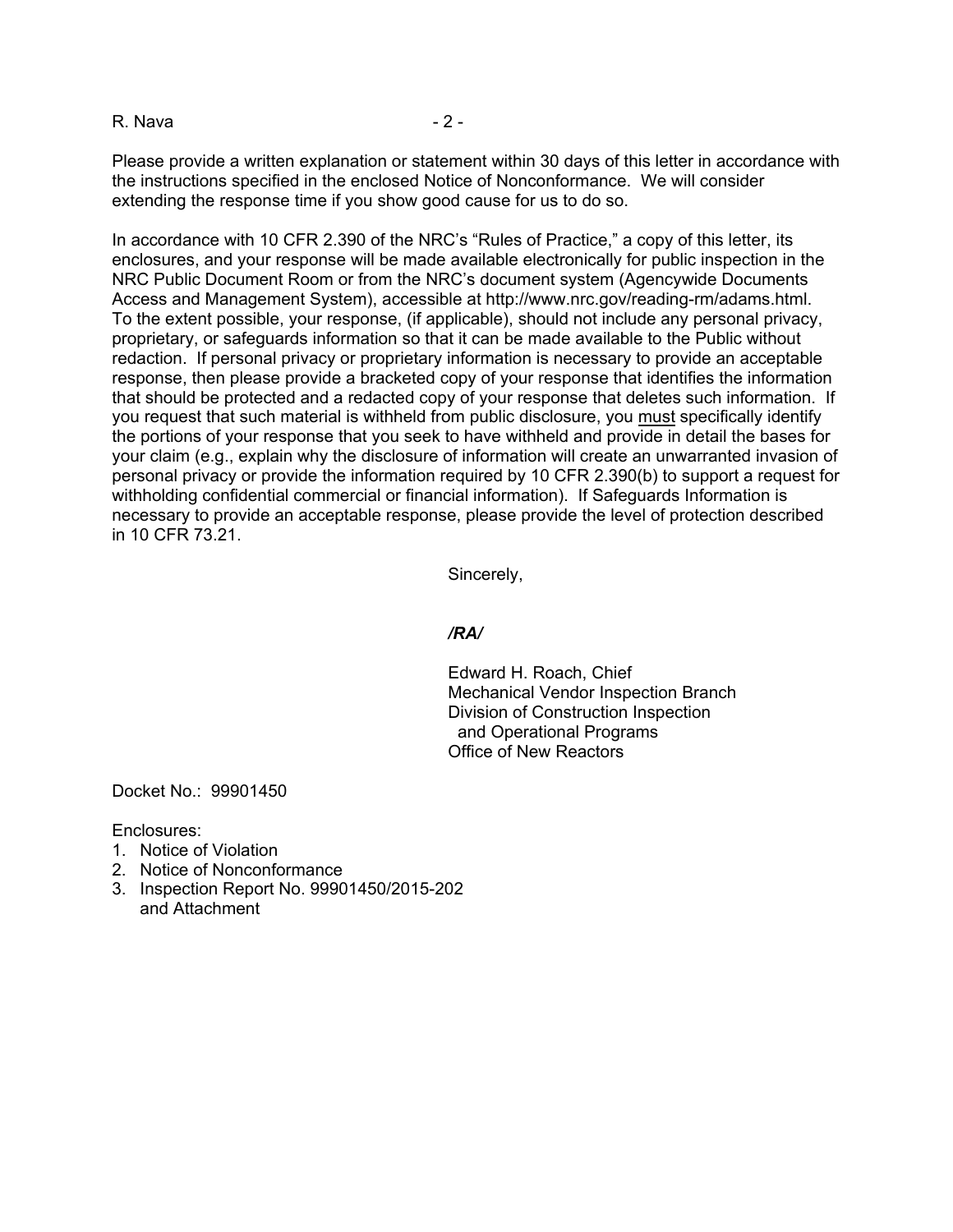Please provide a written explanation or statement within 30 days of this letter in accordance with the instructions specified in the enclosed Notice of Nonconformance. We will consider extending the response time if you show good cause for us to do so.

In accordance with 10 CFR 2.390 of the NRC's "Rules of Practice," a copy of this letter, its enclosures, and your response will be made available electronically for public inspection in the NRC Public Document Room or from the NRC's document system (Agencywide Documents Access and Management System), accessible at http://www.nrc.gov/reading-rm/adams.html. To the extent possible, your response, (if applicable), should not include any personal privacy, proprietary, or safeguards information so that it can be made available to the Public without redaction. If personal privacy or proprietary information is necessary to provide an acceptable response, then please provide a bracketed copy of your response that identifies the information that should be protected and a redacted copy of your response that deletes such information. If you request that such material is withheld from public disclosure, you must specifically identify the portions of your response that you seek to have withheld and provide in detail the bases for your claim (e.g., explain why the disclosure of information will create an unwarranted invasion of personal privacy or provide the information required by 10 CFR 2.390(b) to support a request for withholding confidential commercial or financial information). If Safeguards Information is necessary to provide an acceptable response, please provide the level of protection described in 10 CFR 73.21.

Sincerely,

### */RA/*

Edward H. Roach, Chief Mechanical Vendor Inspection Branch Division of Construction Inspection and Operational Programs Office of New Reactors

Docket No.: 99901450

Enclosures:

- 1. Notice of Violation
- 2. Notice of Nonconformance
- 3. Inspection Report No. 99901450/2015-202 and Attachment

DISTRIBUTION:

ASakadales **KKavanagh** RRasmussen FSaba RMartin **TWengert** RGuzman

|                      | <b>ADAMS Accession No.: ML15216A419</b> | NRO-002   |                    |               |  |
|----------------------|-----------------------------------------|-----------|--------------------|---------------|--|
| <b>OFC</b>           | NRO/DCIP/MVIB   NRO/DCIP/MVIB           |           | NRO/DCIP           | NRO/DCIP/MVIB |  |
| <b>NAME</b>          | RMcIntyre                               | LMicewski | TFrye (ABelen for) | ERoach        |  |
| <b>DATE</b>          | 08/12/15                                | 08/11/15  | 08/12/15           | 08/14/15      |  |
| OEEICIAI DECODD CODV |                                         |           |                    |               |  |

## **OFFICIAL RECORD COPY**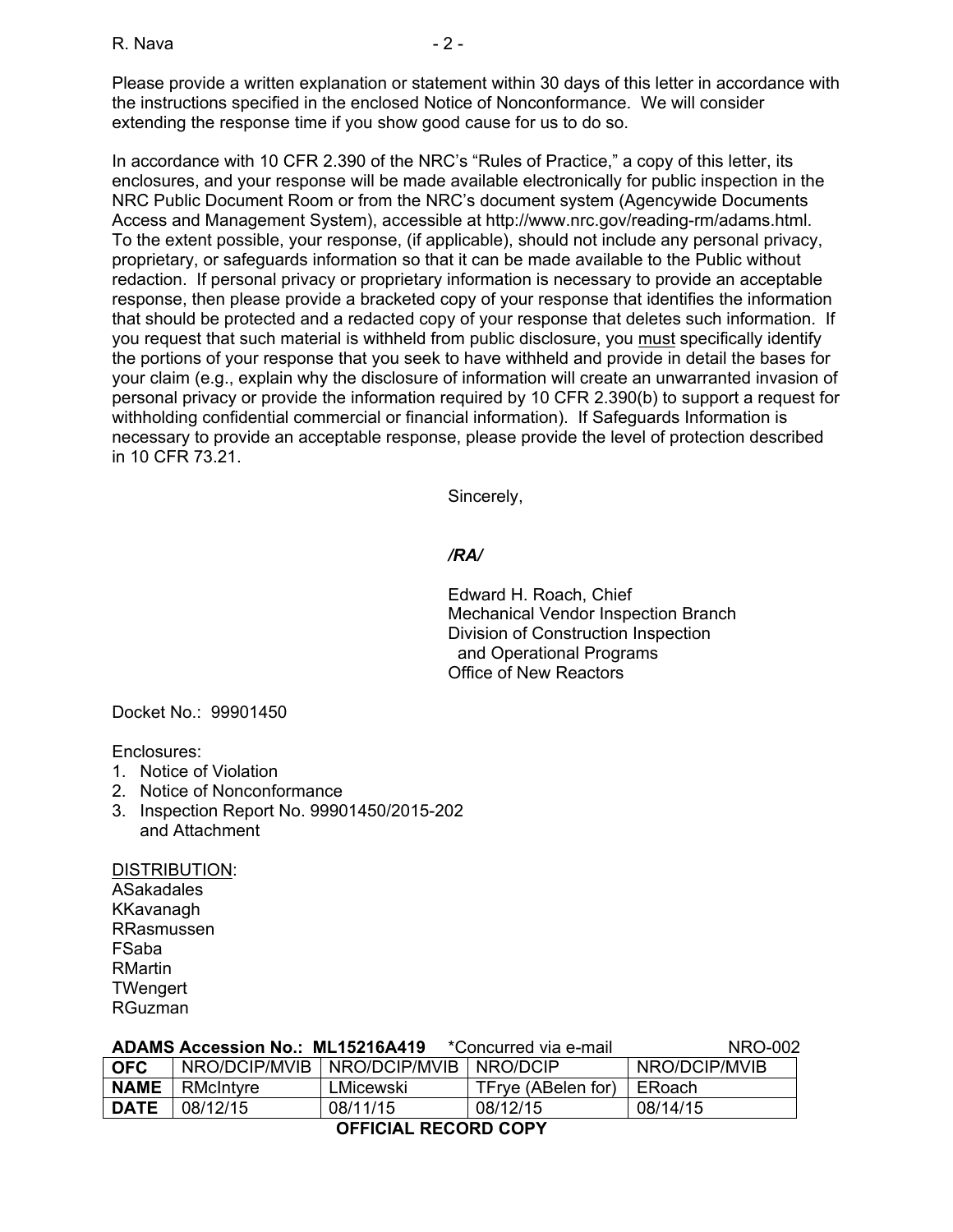### **NOTICE OF VIOLATION**

Bolingbrook, IL

Crane Nuclear, Inc. Docket No. 99901450

During a U.S. Nuclear Regulatory Commission (NRC) inspection conducted at Crane Nuclear, Inc. (Crane) in Bolingbrook, IL from June 29, 2015 to June 30, 2015, a violation of NRC requirements was identified. In accordance with the NRC Enforcement Policy, the violation is listed below:

Title 10 of the *Code of Federal Regulations* (10 CFR) Part 21.21, "Notification of failure to comply or existence of a defect and its evaluation," Section (a)(1) requires "Each individual, corporation, partnership, dedicating entity, or other entity subject to the regulations in this part shall adopt appropriate procedures to evaluate deviations and failures to comply to identify defects and failures to comply associated with substantial safety hazards as soon as practicable, and, except as provided in paragraph (a)(2) of this section, in all cases within 60 days of discovery, in order to identify a reportable defect or failure to comply that could create a substantial safety hazard, were it to remain uncorrected."

Section 21.21(a)(2) requires "Each individual, corporation, partnership, dedicating entity, or other entity subject to the regulations in this part shall adopt appropriate procedures to ensure that if an evaluation of an identified deviation or failure to comply potentially associated with a substantial safety hazard cannot be completed within 60 days from discovery of the deviation or failure to comply, an interim report is prepared and submitted to the Commission through a director or responsible officer or designated person as discussed in Section 21.21(d)(5). This interim report should describe the deviation or failure to comply that is being evaluated and should also state when the evaluation will be completed. This interim report must be submitted in writing within 60 days of discovery of the deviation or failure to comply."

Crane Procedure 15-100, "10CFR21 Reporting of Defects and Non-Compliance," revision 8, dated June 14, 2012, states, in part, that, "The Manager of Engineering and the Director of Safety and Quality shall evaluate any deviations and failures to comply to identify defects and failures to comply associated with substantial safety hazards as soon as practical, and in all cases, within sixty (60) of discovery. If an evaluation cannot be complete within sixty days from discovery, the Director Safety and Quality shall file an interim report to the NRC within sixty days of the discovery."

Contrary to the above as of June 30, 2015, Crane failed to evaluate a deviation potentially associated with a substantial safety hazard in accordance with 10 CFR 21.21(a)(1) or provide an interim report in accordance with 10 CFR 21.21(a)(2). Specifically, Crane did not conduct an evaluation for reportability or provide notification of a deviation associated with a potential substantial safety hazard, related to valve yokes fabricated from improperly classified material and known to be shipped to Browns Ferry Nuclear Plant, Edwin I. Hatch Nuclear Plant, and San Onofre Nuclear Generating Station.

This issue has been identified as Violation 99901450/2015-202-01.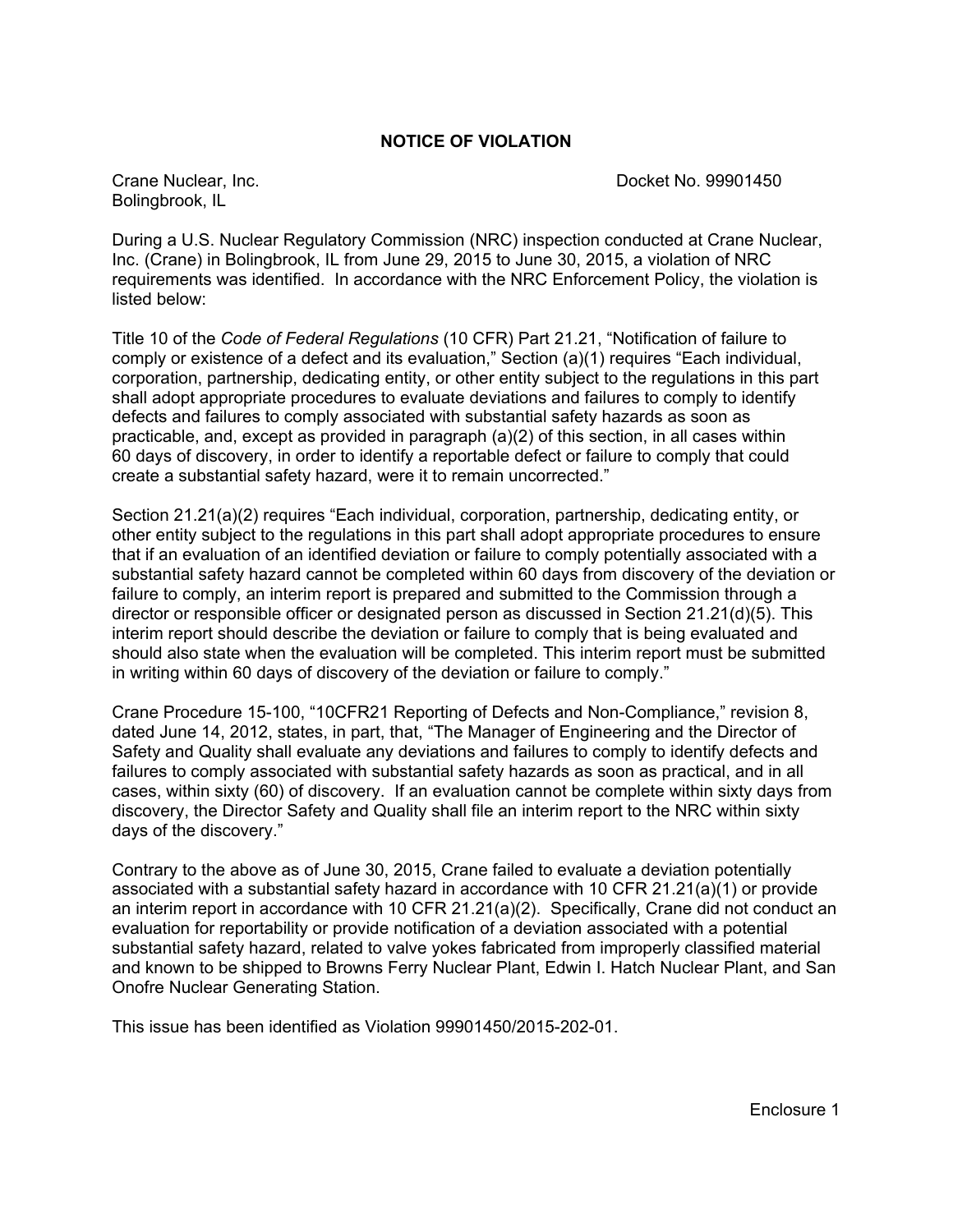This is a Severity Level IV violation (Section 6.9.d of the NRC Enforcement Policy).

Pursuant to the provisions of 10 CFR 2.201, Crane is hereby required to submit a written statement or explanation to the U.S. Nuclear Regulatory Commission, ATTN: Document Control Desk, Washington, DC 20555-0001 with a copy to the Chief, Mechanical Vendor Inspection Branch, Division of Construction Inspection and Operational Programs, Office of New Reactors, within 30 days of the date of the letter transmitting this Notice of Violation. This reply should be clearly marked as a "Reply to a Notice of Violation" and should include for each violation: (1) the reason for the violation, or if contested, the basis for disputing the violation or severity level, (2) the corrective steps that have been taken and the results achieved, (3) the corrective steps that will be taken, and (4) the date when full compliance will be achieved. Where good cause is shown, consideration will be given to extending the response time.

If you contest this enforcement action, you should provide a copy of your response, with the basis for your denial, to the Director, Office of Enforcement, United States Nuclear Regulatory Commission, Washington, DC 20555-0001.

Because your response will be made available electronically for public inspection in the NRC Public Document Room or from the NRC's document system, Agencywide Documents Access Management System (ADAMS), accessible from the NRC Web site at http://www.nrc.gov/reading-rm/adams.html, to the extent possible, it should not include any personal privacy, proprietary, or safeguards information so that it can be made available to the public without redaction. If personal privacy or proprietary information is necessary to provide an acceptable response, then please provide a bracketed copy of your response that identifies the information that should be protected and a redacted copy of your response that deletes such information.

If you request withholding of such material, you must specifically identify the portions of your response that you seek to have withheld and provide in detail the bases for your claim of withholding (e.g., explain why the disclosure of information will create an unwarranted invasion of personal privacy or provide the information required by 10 CFR 2.390(b) to support a request for withholding confidential commercial or financial information). If safeguards information is necessary to provide an acceptable response, please provide the level of protection described in 10 CFR 73.21.

Dated this 14<sup>th</sup> day of August 2015.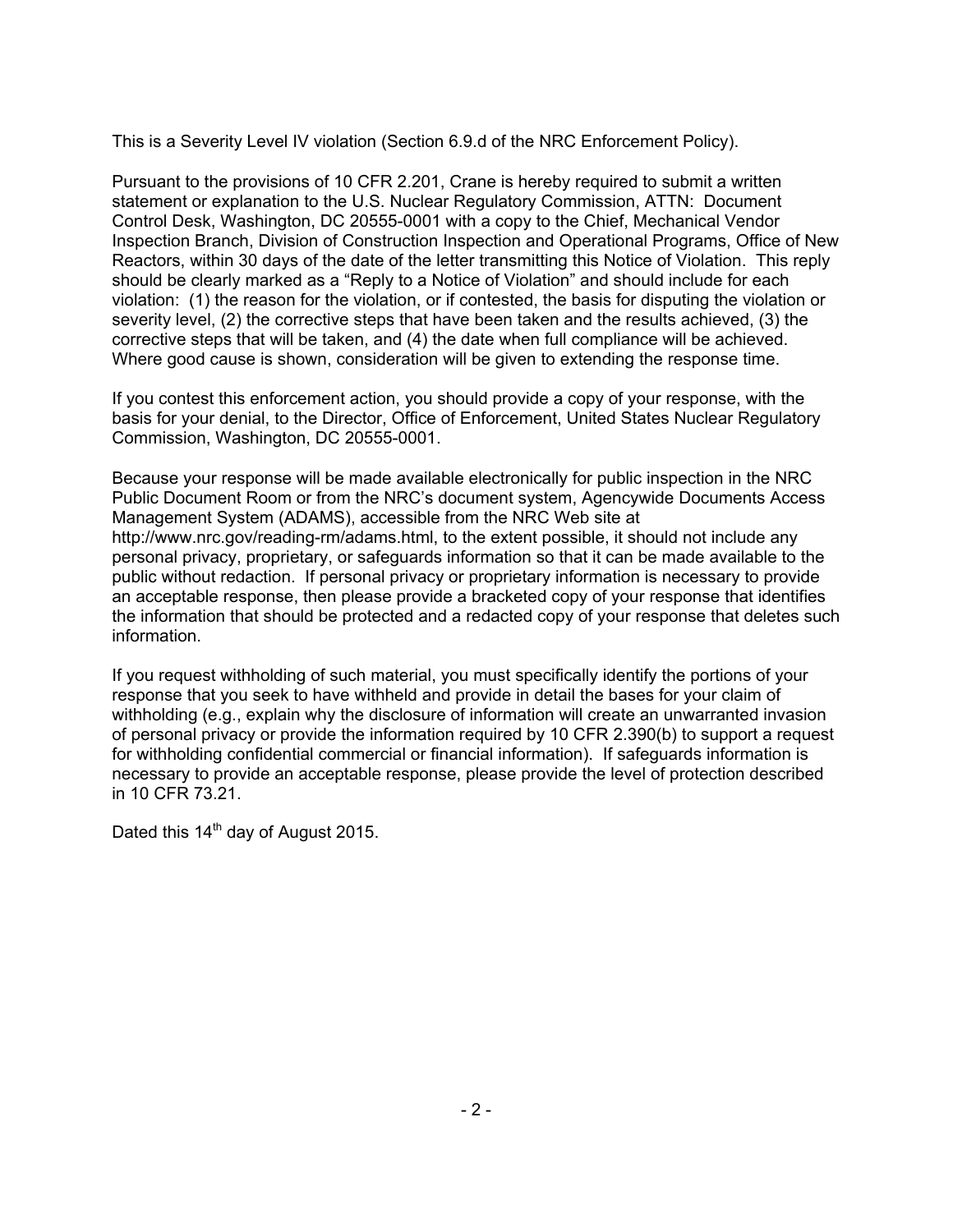### **NOTICE OF NONCONFORMANCE**

Bolingbrook, IL

Crane Nuclear, Inc. Docket No. 99901450

Based on the results of a U.S. Nuclear Regulatory Commission (NRC) inspection conducted at the Crane Nuclear, Inc. (Crane) facility located in Bolingbrook, IL, on June 29, 2015, through June 30, 2015, certain activities were not conducted in accordance with NRC requirements which were contractually imposed on Crane by its customers or NRC licensees:

Criterion XVI, "Corrective Action," of Appendix B, "Quality Assurance Criteria for Nuclear Power Plants and Fuel Reprocessing Plants," to Title 10 of the *Code of Federal Regulations* (10 CFR) Part 50, "Domestic Licensing of Production and Utilization Facilities," states, in part, that "Measures shall be established to assure that conditions adverse to quality, such as failures, malfunctions, deficiencies, deviations, defective material and equipment, and nonconformances are promptly identified and corrected. In the case of significant conditions adverse to quality, the measures shall assure that the cause of the condition is determined and corrective action taken to preclude repetition. The identification of the significant condition adverse to quality, the cause of the condition, and corrective action shall be documented and reported to appropriate levels of management."

Crane Procedure 16-100, "Corrective Action Reports," Revision 6, dated June 22, 2015, states, in part, that "conditions adverse to quality are promptly identified and corrected with follow up to verify implementation of corrective action; and preclude repetition," and "report to appropriate levels of management the condition, corrective action, and root cause of any conditions significantly adverse to quality."

Contrary to the above, as of June 30, 2015, Crane failed to implement measures to assure that conditions adverse to quality were determined, and corrective action was taken to resolve repetition. Specifically, two examples were identified where Crane failed to "assure that conditions adverse to quality were promptly identified and corrected, with follow up to verify implementation of corrective action; and to preclude repetition," and to "report to appropriate levels of management the condition, corrective action, and root cause of any conditions significantly adverse to quality."

- 1. Crane did not initiate a Corrective Action Report (CAR) to evaluate and implement measures to correct multiple assembly drawing errors that would require revision to properly identify the valve yoke material as pressure retaining on the bill of materials. This was discovered as part of the Crane efforts to determine the extent of condition of the misclassification of valve yokes as non-pressure retaining items, as described in NOV 99901450/2015-202-01.
- 2. Crane did not initiate a CAR to evaluate a potential issue where non-pressure retaining parts (wedge guides) for an ASME class 1 bolted bonnet gate valve were welded to the pressure retaining valve body.

These issues have been identified as Nonconformance 99901450/2015-202-02.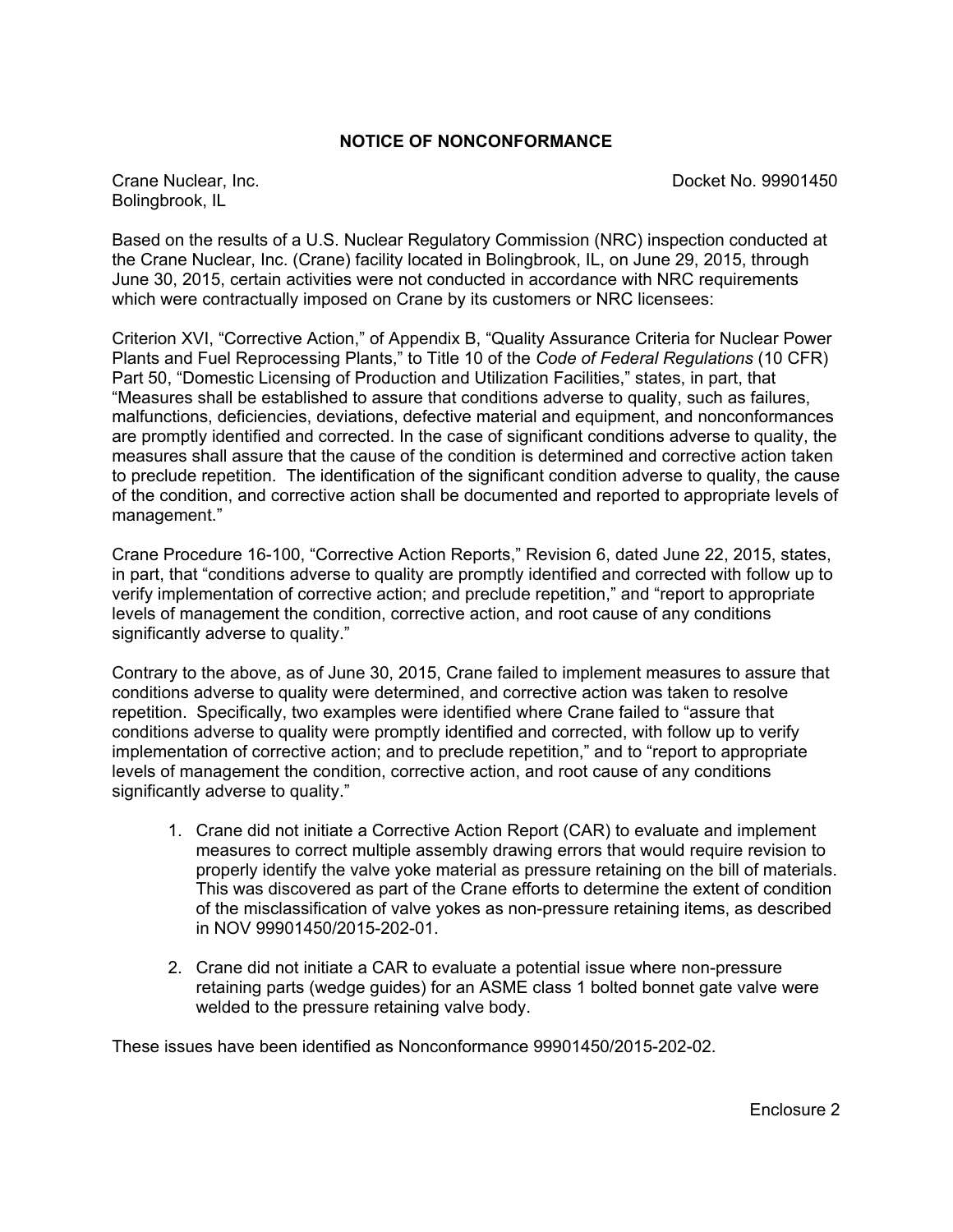Please provide a written statement or explanation to the U.S. Nuclear Regulatory Commission, ATTN: Document Control Desk, Washington, DC 20555-0001 with a copy to the Chief, Mechanical Vendor Inspection Branch, Division of Construction Inspection and Operational Programs, Office of New Reactors, within 30 days of the date of the letter transmitting this notice of nonconformance. This reply should be clearly marked as a "Reply to a Notice of Nonconformance" and should include for each noncompliance: (1) the reason for the noncompliance, or if contested, the basis for disputing the noncompliance, (2) the corrective steps that have been taken and the results achieved, (3) the corrective steps that will be taken to avoid noncompliances, and (4) the date when your corrective action will be completed. Where good cause is shown, consideration will be given to extending the response time.

Because your response will be made available electronically for public inspection in the NRC Public Document Room or from the NRC's document system, Agencywide Documents Access Management System (ADAMS), accessible from the NRC Web site at http://www.nrc.gov/reading-rm/adams.html, to the extent possible, it should not include any personal privacy, proprietary, or safeguards information so that it can be made available to the public without redaction. If personal privacy or proprietary information is necessary to provide an acceptable response, then please provide a bracketed copy of your response that identifies the information that should be protected and a redacted copy of your response that deletes such information.

If you request withholding of such material, you must specifically identify the portions of your response that you seek to have withheld and provide in detail the bases for your claim of withholding (e.g., explain why the disclosure of information will create an unwarranted invasion of personal privacy or provide the information required by 10 CFR 2.390(b) to support a request for withholding confidential commercial or financial information). If safeguards information is necessary to provide an acceptable response, please provide the level of protection described in 10 CFR 73.21.

Dated this 14<sup>th</sup> day of August 2015.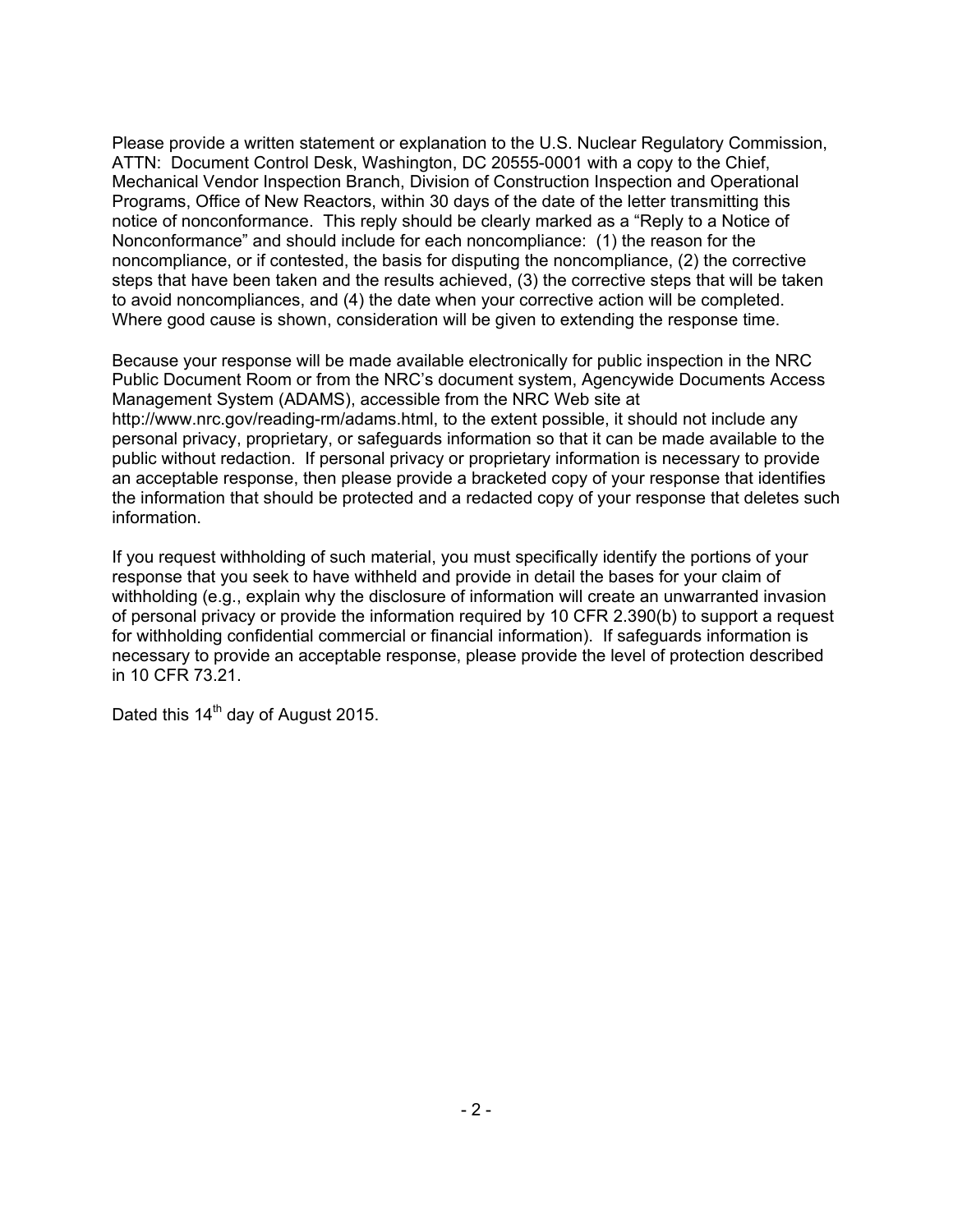#### **U.S. NUCLEAR REGULATORY COMMISSION OFFICE OF NEW REACTORS DIVISION OF CONSTRUCTION INSPECTION AND OPERATIONAL PROGRAMS VENDOR INSPECTION REPORT**

| Docket No.:                       | 99901450                                                                                                                                                                                                             |                                |             |
|-----------------------------------|----------------------------------------------------------------------------------------------------------------------------------------------------------------------------------------------------------------------|--------------------------------|-------------|
| Report No.:                       | 99901450/2015-202                                                                                                                                                                                                    |                                |             |
| Vendor:                           | Crane Nuclear, Inc.<br>860 Remington Blvd.<br>Bolingbrook, IL 60440                                                                                                                                                  |                                |             |
| Vendor Contact:                   | Ms. Rosalie Nava<br>Director of Safety and Quality<br>E-mail: rnava@cranevs.com<br>Phone: (630) 226-4940                                                                                                             |                                |             |
| <b>Nuclear Industry Activity:</b> | Crane Nuclear, Inc. (Crane) manufactures safety-related ball and<br>plug valves for the Westinghouse Electric Company AP1000<br>reactor design as well as valves and valve parts for the operating<br>reactor fleet. |                                |             |
| <b>Inspection Dates:</b>          | June 29-30, 2015                                                                                                                                                                                                     |                                |             |
| Inspectors:                       | Laura Micewski<br><b>Richard McIntyre</b>                                                                                                                                                                            | NRO/DCIP/MVIB<br>NRO/DCIP/MVIB | Team Leader |
| Approved by:                      | Edward H. Roach, Chief<br><b>Mechanical Vendor Inspection Branch</b><br>Division of Construction Inspection<br>and Operational Programs<br><b>Office of New Reactors</b>                                             |                                |             |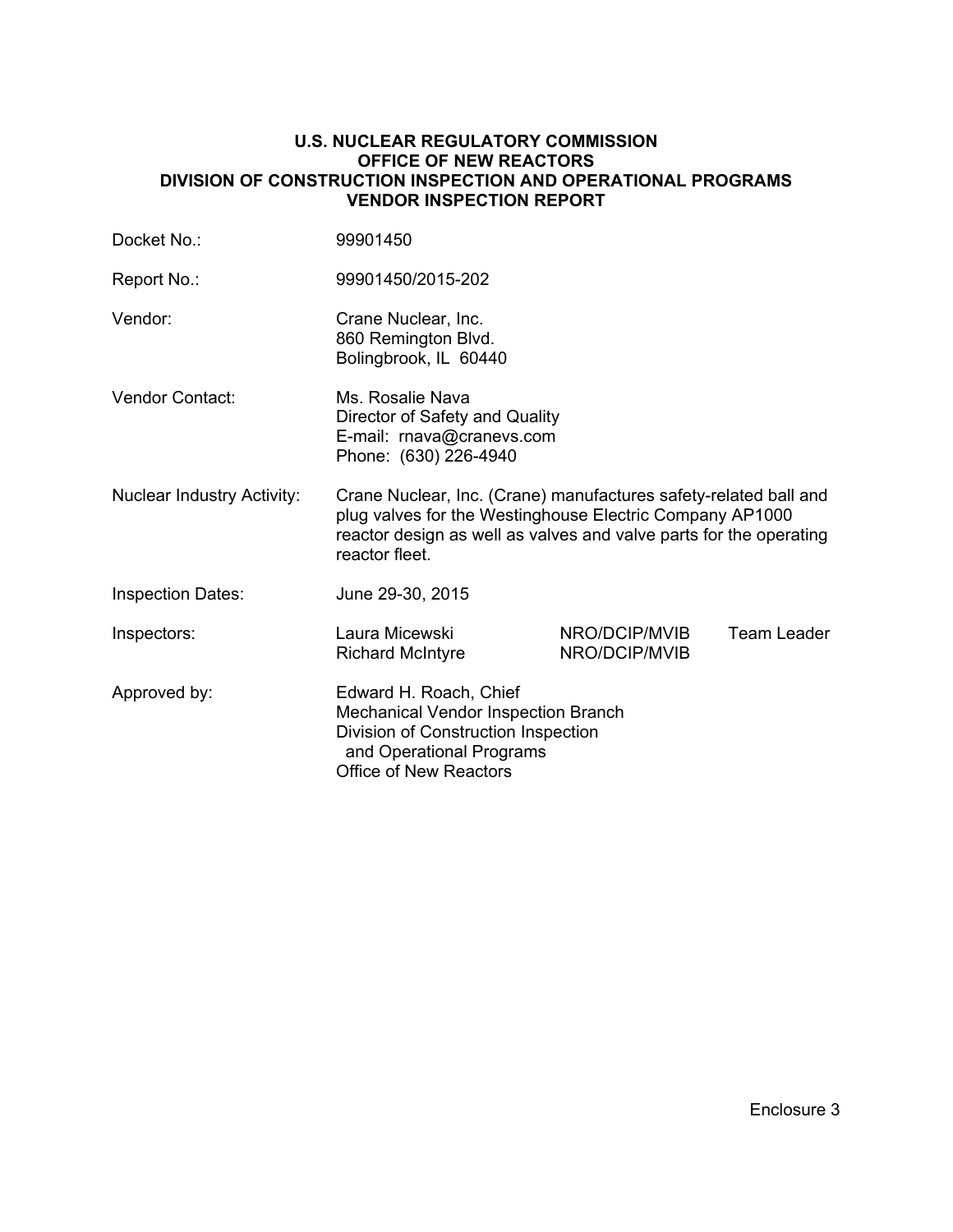# **EXECUTIVE SUMMARY**

### Crane Nuclear, Inc. 99901450/2015-202

The U.S. Nuclear Regulatory Commission (NRC) staff conducted a vendor inspection at the Crane Nuclear, Inc. (hereafter referred to as Crane) facility to verify that it had implemented an adequate quality assurance (QA) program that complies with the requirements of Appendix B, "Quality Assurance Criteria for Nuclear Power Plants and Fuel Reprocessing Plants," to Title 10 of the *Code of Federal Regulations* (10 CFR) Part 50, "Domestic Licensing of Production and Utilization Facilities." In addition, the NRC inspection also verified that Crane implemented a program under 10 CFR Part 21, "Reporting of Defects and Noncompliance," that met the NRC's regulatory requirements. The NRC inspection team conducted the inspection from June 29-30, 2015. This was the second NRC inspection at the Crane facility in 2015.

This technically-focused inspection specifically evaluated Crane's corrective actions related to the NRC inspection findings identified and documented in Crane Inspection Report No.: 9990145/2015-201.

The following regulations served as the bases for the NRC inspection:

- Appendix B to 10 CFR Part 50
- 10 CFR Part 21

During the course of this inspection, the NRC inspection team implemented Inspection Procedure (IP) 43003, "Reactive Inspections of Nuclear Vendors" and IP 36100, "Inspection of 10 CFR Part 21 and Programs for Reporting Defects and Noncompliance."

The information below summarizes the results of this inspection.

## 10 CFR Part 21 Program

The inspectors issued Violation 99901450/2015-202-01 in association with Crane's failure to implement the regulatory requirements of 10 CFR Part 21, "Reporting of Defects and Noncompliance." Violation 99901450/2015-202-01 cites Crane for failing to evaluate for reportability or provide notification of a deviation associated with a potential substantial safety hazard, related to valve yokes fabricated from improperly classified material and known to be shipped to Browns Ferry Nuclear Plant, Edwin I. Hatch Nuclear Plant, and San Onofre Nuclear Generating Station.

#### Corrective Action

The inspectors issued Nonconformance 99901450/2015-202-02 in association with Crane's failure to implement the regulatory requirements of Criterion XVI, "Corrective Action," of Appendix B to 10 CFR Part 50. Nonconformance 99901450/2015-202-02 cites Crane for failing to initiate corrective action reports (CARs) for conditions adverse to quality, and as a result, failing to determine the significance, root cause and actions to prevent recurrence.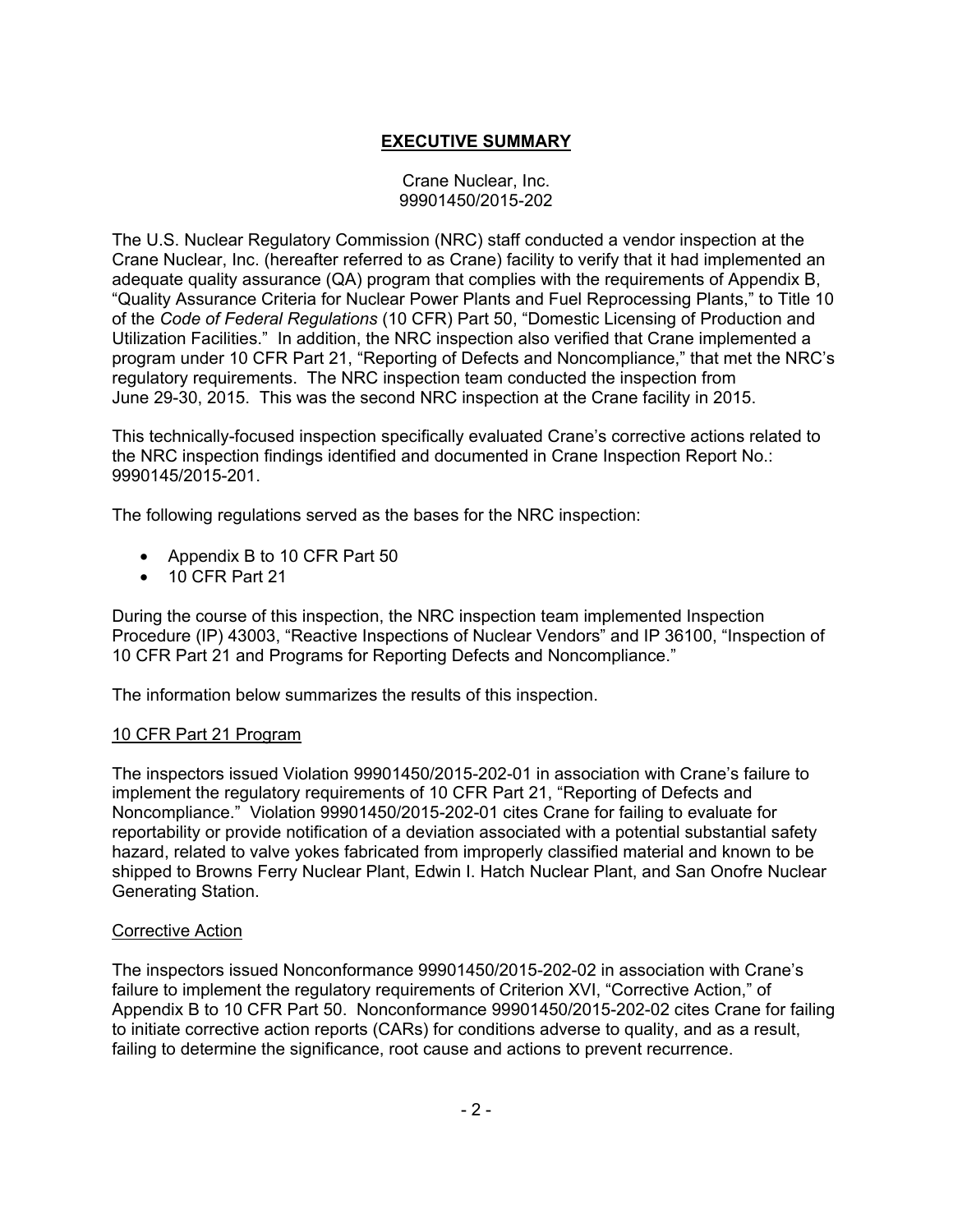# Design Control and Control of Purchased Material, Equipment, and Services Corrective Actions

The inspectors concluded that Crane's corrective actions in the areas of design control and control of purchased material, equipment, and services in response to the Notices of Nonconformance from inspection report 99901450/2015-201 were adequate. No findings of significance were identified.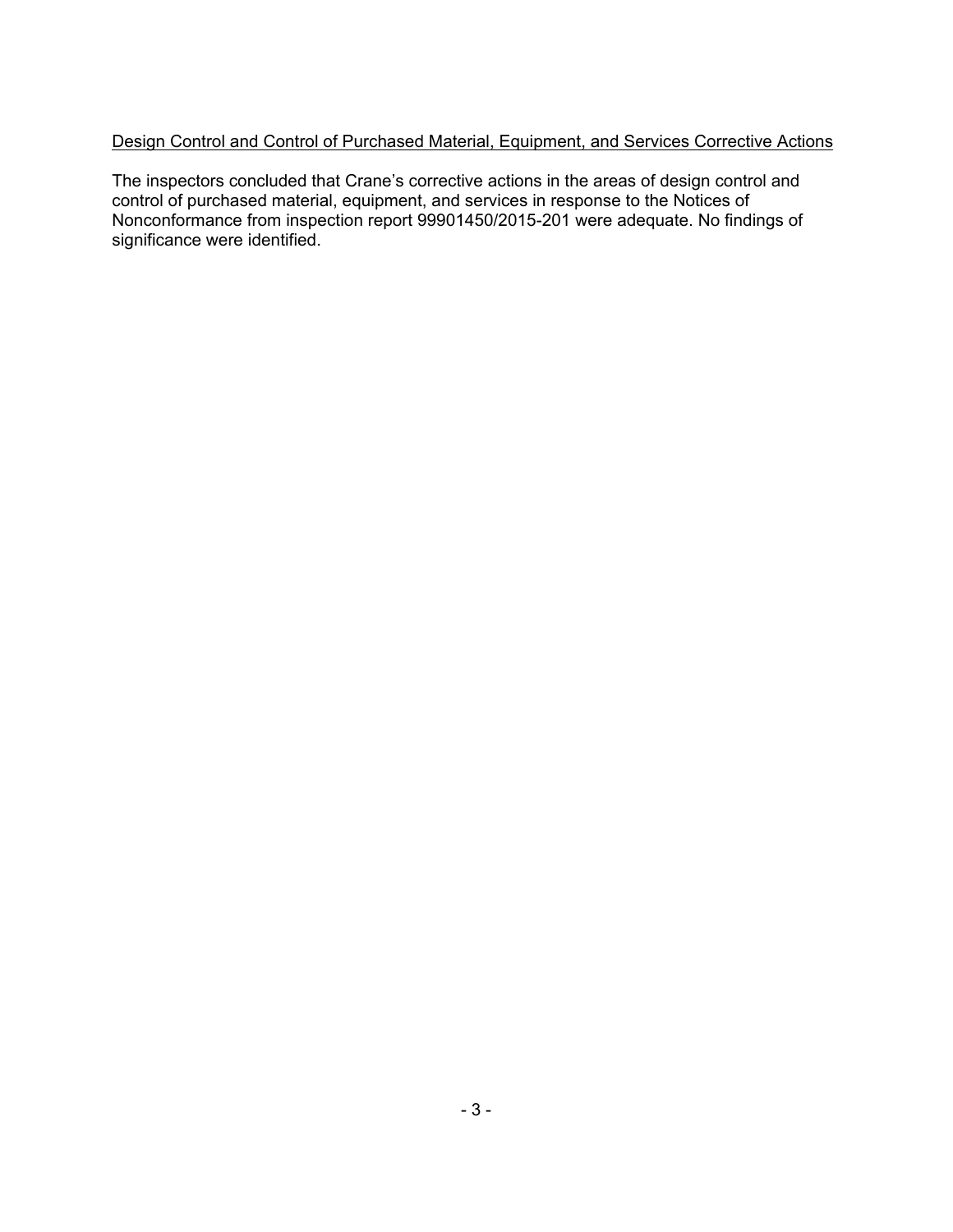# **REPORT DETAILS**

### 1. 10 CFR Part 21 Program

#### a. Inspection Scope

The NRC inspection team reviewed the policies and implementing procedures of Crane that govern the facility's compliance with the requirements of 10 CFR Part 21, "Reporting of Defects and Noncompliance." In addition, the NRC inspection team evaluated the 10 CFR Part 21 postings. The NRC inspection team also verified that Crane's nonconformance and corrective action procedures provide a link to the 10 CFR Part 21 program. Furthermore, the NRC inspection team discussed the 10 CFR Part 21 program with Crane's management and technical staff. The attachment to this inspection report lists the documents reviewed by the NRC inspection team.

### b. Observations and Findings

On or about February 20, 2015, Crane staff identified three known instances of valve yokes that had been improperly classified as non-pressure retaining. The yokes incorporated a threaded hub and thus should have been treated as a pressure retaining boundary. A yoke incorporating a threaded hub should be treated in the same manner as a threaded retaining ring. The design of this valve has the yoke performing the function of the retaining ring, and therefore is considered pressure retaining. This misclassification resulted in the use of incorrect ASTM materials as opposed to the required ASME Section II SA material for this pressure retaining application. The differences between the ASME SA216 and the ASTM A216 material specifications include supplementary nondestructive examination (NDE) testing requirements and documentation on a certified material test report (CMTR) for ASME SA material. Crane did not document this deviation in their corrective action program or their 10 CFR Part 21 Log, however Crane commenced an informal evaluation process documented only on company electronic mail.

In electronic mail dated March 20, 2015, Crane engineering staff noted that the three instances that were discovered in February had been evaluated as acceptable, but also stated that this issue potentially impacted 9 orders for Dresden and Quad Cities, as well as six other plants and a purchase order for the US Navy.

In electronic mail dated June 24, 2015, Crane management staff stated that Crane was still in the process of pulling all the drawings, design reports and other files to address each specific valve yoke and the necessary corrective actions.

As of June 30, 2015, Crane had not documented the deviation in their 10 CFR Part 21 Log, had not formally documented an evaluation for reportability or extent of condition, had not completed the extent of condition evaluation for orders placed prior to March 30, 2001, and had not filed a report or interim report with the NRC or all affected customers in accordance with 10 CFR Part 21. This is contrary to the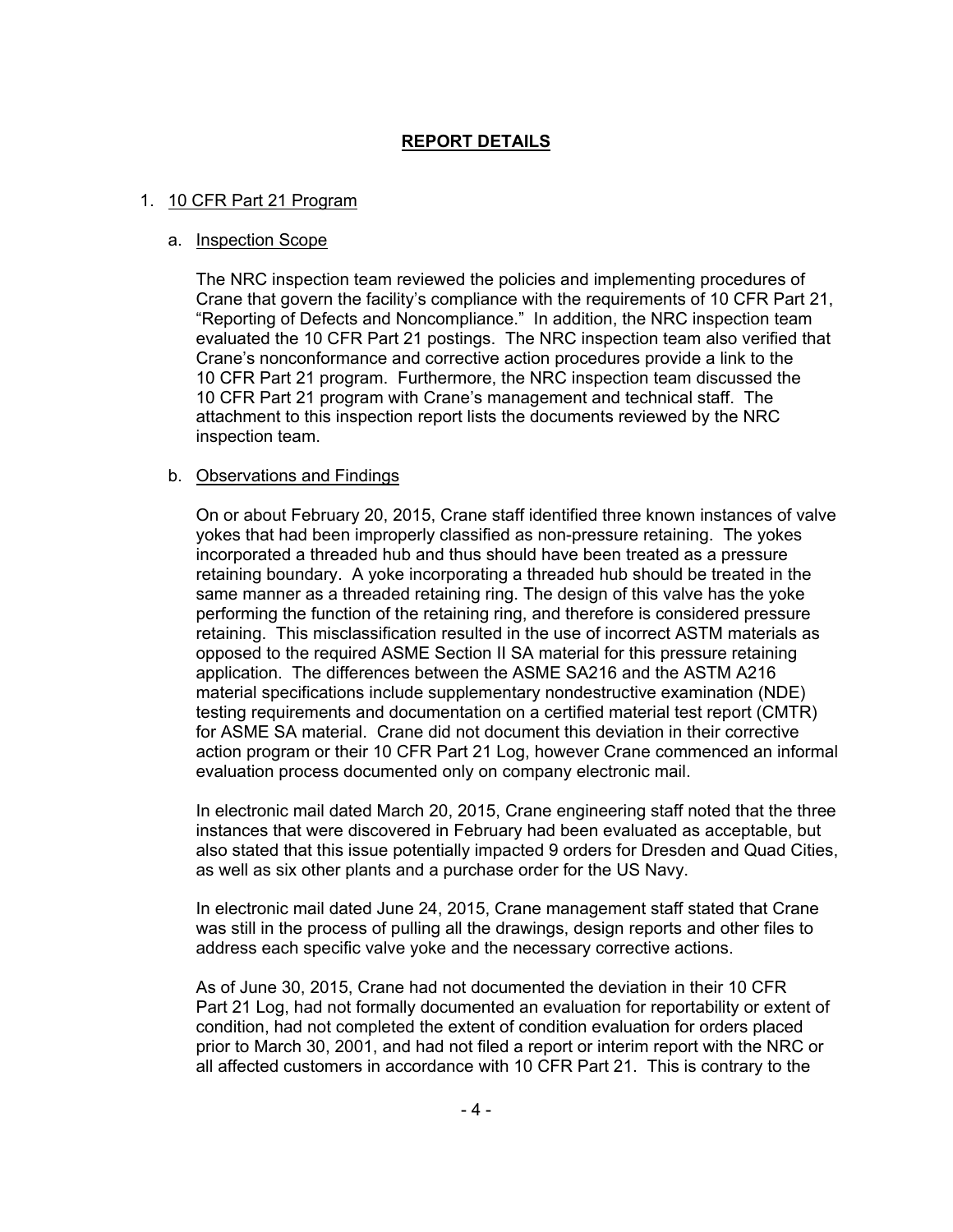requirements of 10 CFR 21.21(a)(1), which requires timely evaluation of deviations and failures to comply potentially associated with substantial safety hazards and 10 CFR 21.21(a)(2), which requires submission of an interim report if the evaluation cannot be completed within 60 days of discovery.

## c. Conclusion

The inspectors issued Violation 99901450/2015-202-01 in association with Crane's failure to implement the regulatory requirements of 10 CFR Part 21. Violation 99901450/2015-202-01 cites Crane for failing to evaluate a deviation associated with a potential substantial safety hazard in accordance with 10 CFR 21.21(a)(1) or provide an interim report in accordance with 10 CFR 21.21(a)(2). Specifically, Crane did not conduct an evaluation for reportability, or provide notification of a deviation associated with a potential substantial safety hazard, related to valve yokes fabricated from improperly classified material and known to be shipped to Browns Ferry Nuclear Plant, Edwin I. Hatch Nuclear Plant, and San Onofre Nuclear Generating Station.

## 2. Corrective Action

## a. Inspection Scope

The inspectors reviewed Crane's policies and implementing procedures that govern the corrective action program to verify compliance with the requirements of Criterion XVI, "Corrective Action," of Appendix B to 10 CFR Part 50. The inspectors reviewed Crane's corrective actions as documented in their response letter dated June 22, 2015, to the Notices of Nonconformance (NONs) documented in inspection report 99901450/2015-201.

Crane initiated CAR 15-05 in response to NON 99901450/2015-201-02, which cited Crane for deficiencies in their corrective action program (CAP). The inspectors reviewed the associated report and the resultant commitments to implement specific corrective actions. The inspectors also reviewed a sample of CARs to verify the adequacy of Crane's implementation and control of its CAP. In addition, the inspectors verified that Crane's corrective action process provides a connection to the 10 CFR Part 21 program. The inspectors discussed the CAP with Crane's management and technical staff. The attachment to this inspection report lists the documents reviewed by the inspectors.

## b. Observations and Findings

During review of corrective actions for previous NRC inspection findings and discussion with Crane management and staff, the inspectors were made aware of a potential significant condition adverse to quality that had not been entered into the Crane corrective action process. The inspection team discussed this ongoing issue with Crane staff as related to a Part 21 notification they had made to three utilities in June 2015. This issue is discussed further in Section 1.0 of this report.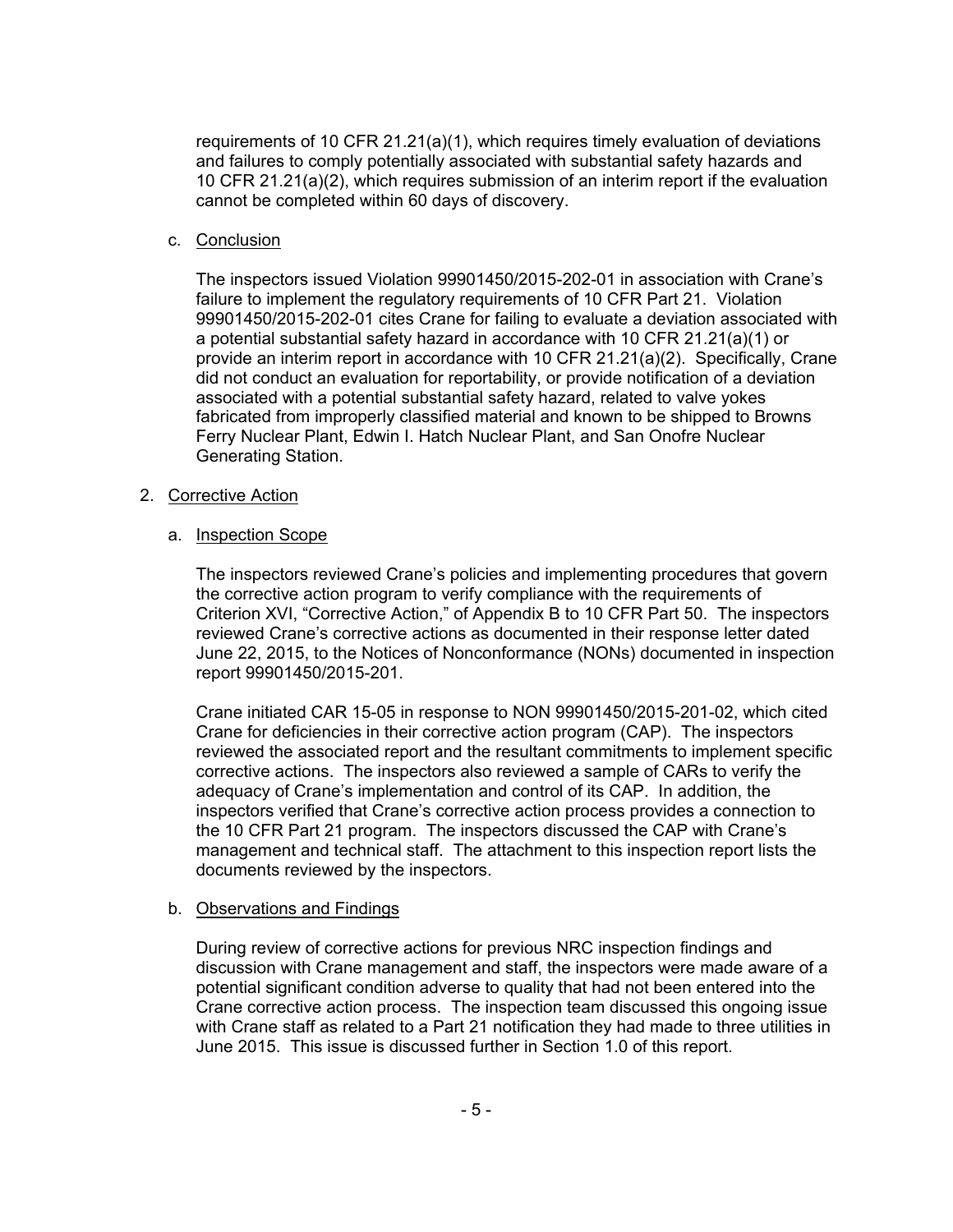During these discussions with Crane management, the inspector's determined that Crane had not initiated a CAR to evaluate and determine the extent of condition for their failure to correctly classify the valve yoke incorporating a threaded hub located within an ASME Class 2 pressure seal gate valve, as a pressure retaining item. This issue was first identified and reported to the Manager of Engineering on February 20, 2015, and was acknowledged by management in an email on March 20, 2015. Crane did not document this deviation in their corrective action program, however, Crane initiated an informal evaluation process documented only on company electronic mail.

Numerous iterations of internal emails were generated over a three month period between the Crane Nuclear President, the Director Safety and Quality, the Manager of Engineering, the Site Leader, and a senior design engineer to discuss Crane proposed actions related to this technical issue. However, at no time did anyone enter this potential significant condition adverse to quality into the corrective action process. Crane ultimately identified three specific examples to date where valves have been delivered to nuclear utilities and notified them by letters of a "10 CFR Part 21 Notification." After discussions during this inspection, Crane opened CAR 15-26 on July 3, 2015, to evaluate this issue.

During review of the above records and discussions with Crane, the inspectors determined that the Crane extent of condition appeared sufficiently thorough to identify any potentially affected components. Based on this extent of condition evaluation, it was also determined that several assembly drawings would require revision to properly identify the yoke material as pressure retaining on the bill of materials. The failure to initiate a CAR to evaluate and implement measures to correct drawing errors that were discovered as part of efforts to determine the extent of condition of misclassification of valve yokes as pressure retaining items was identified as an example of the issue cited in Nonconformance 99901450/2015-202-02.

During a discussion with a Crane senior design engineer during the inspection, a second example was identified where Crane failed to initiate a CAR to evaluate a potential technical concern. This issue involved an ASME class 1 bolted bonnet gate valve, where non-pressure retaining parts (wedge guides), were welded to the pressure retaining valve body. The wedge guide, which is welded to the valve body, used ASTM A-182 Gr F316L instead of the required ASME SA-182 material. This could lead to welding materials not conforming to ASME Section III, NB Class 1 code requirements. This valve was related to Purchase Order number 10408625 for the Pilgrim Nuclear Power Station. This issue was first identified in an email from the senior design engineer to the Manager of Engineering on May 7, 2015. After the completion of the inspection, on June 30, 2015, Crane opened CAR 15-15 to evaluate the technical validity of this issue. The failure to initiate a CAR to evaluate a potential issue where an ASME Class 1 bolted bonnet gate valve had non-pressure retaining parts (wedge guides) welded to the pressure retaining valve body was identified as part of Nonconformance 99901450/2015-202-02.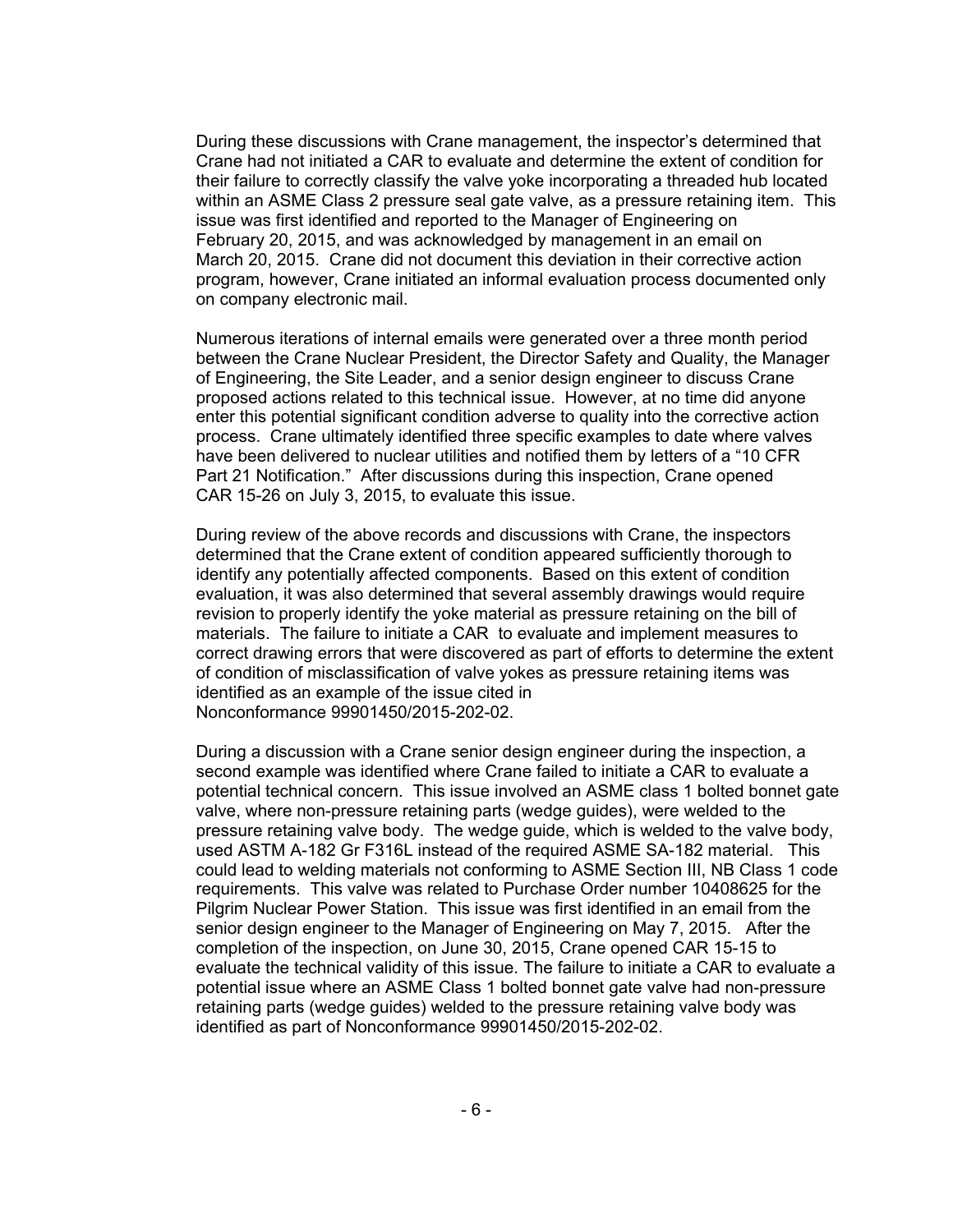## c. Conclusion

The inspectors issued Nonconformance 99901450/2015-202-02 in association with Crane's failure to implement the regulatory requirements of Criterion XVI, "Corrective Action," of Appendix B to 10 CFR Part 50. Nonconformance 99901450/2015-202-02 cites Crane for failing to enter potential significant conditions adverse to quality into the corrective action program as required per Crane procedure. Specifically, for drawing errors that required revision to properly identify the yoke material as pressure retaining on the bill of materials, and for an issue where an ASME class 1 bolted bonnet gate valve, with non-pressure retaining parts (wedge guides), where welded to the pressure retaining valve body, Crane did not initiate corrective action reports, and thus did not determine the significance or root cause, or identify actions to prevent recurrence.

# 3. Design Control and Control of Purchased Material, Equipment, and Services

## a. Inspection Scope

The inspectors reviewed the implementation of Crane's follow-up actions in response to NONs 99901450/2015-201-01 and 99901450/2015-201-03. Crane initiated CAR 15-04 and 15-06 in response to these NONs. The inspectors reviewed the associated Corrective Action Reports and the resultant commitments to implement specific corrective actions.

Crane initiated CAR 15-04 dated March 20, 2015, in response to NON 99901450/2015-201-01, which cited Crane for deficiencies in design control and commercial-grade dedication. The inspectors reviewed CAR 15-04, including the investigation of the root causes and verified that Crane had revised the CNI DED-4 procedure to clarify requirements for identification of critical characteristics and to incorporate by reference, the use of procedure CNI 03-106 specific to design calculation preparation, review, and approval. The inspectors verified the proposed revisions were incorporated into CNI DED-4, revision 1, dated June 2, 2015. The team also reviewed and verified that the Engineering Evaluation revision (calculation for disc material equivalency) had received final review and approval as required by Crane procedures. Finally, the inspectors reviewed the training records for all applicable engineering staff related to the CNI DED-4, revision 1. The inspectors concluded that Crane adequately evaluated and documented the cause of the condition, the corrective action taken, the QA acceptance of the responses, and whether a Part 21 evaluation was required.

Crane initiated CAR 15-06 in response to NON 99901450/2015-201-03, which cited Crane for deficiencies in the control of purchased material, equipment, and services. The inspectors reviewed a sampling of procurement documents issued subsequent to implementation of the corrective actions to verify the issues resulting in the notices of nonconformance have not recurred. The inspectors also reviewed procurement documents and Certified Material Test Reports (CMTRs) that had been issued and received prior to the NRC issuance of the NON, and verified that Crane's extent of condition review recognized, evaluated, and corrected all similar issues, in addition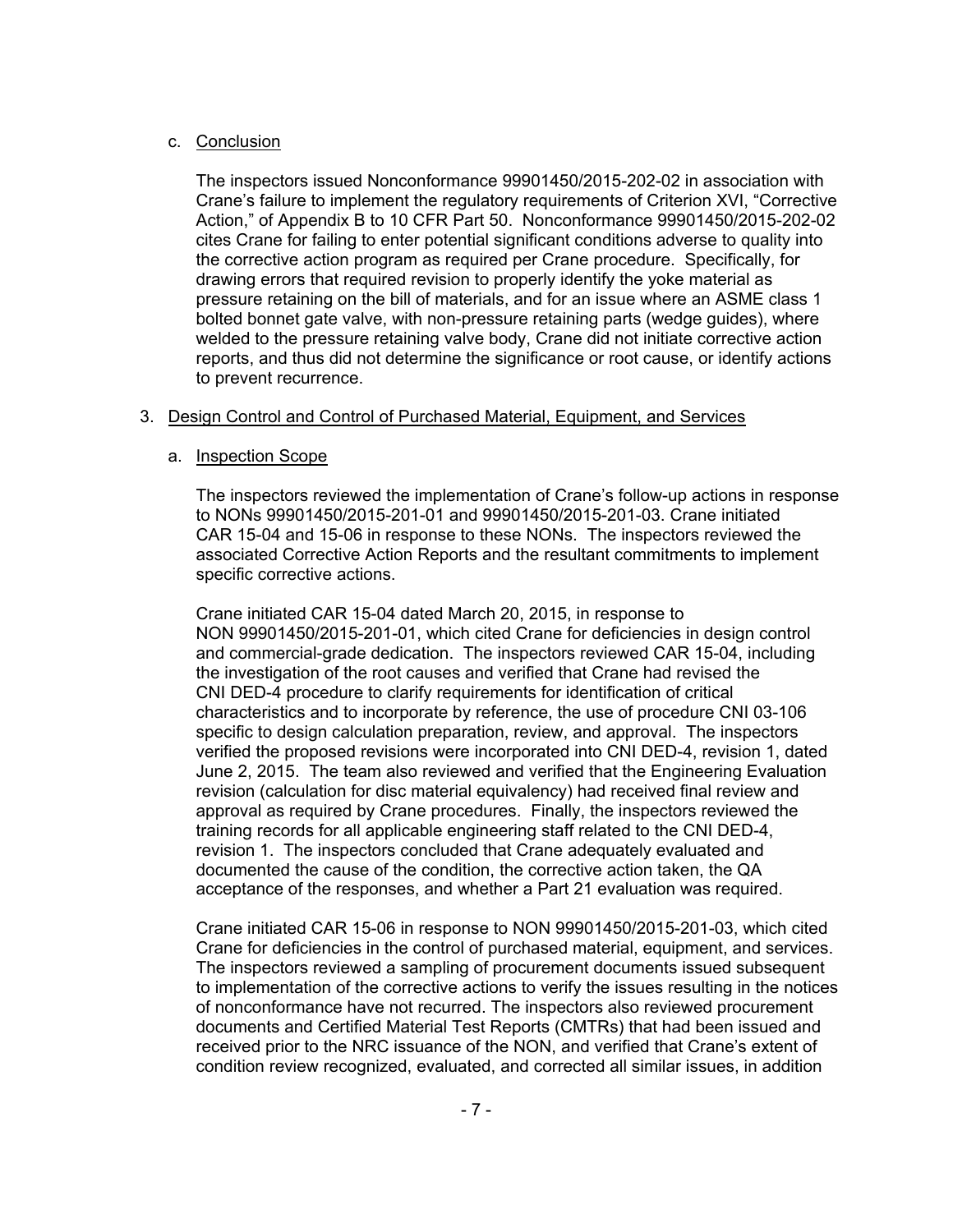to the specific examples the NRC had identified in the NON. The inspectors reviewed procedural changes and training plans that Crane has established as a barrier to prevent recurrence. The inspectors concluded that Crane adequately evaluated and documented the cause of the condition, the corrective action taken, and the QA acceptance of the responses.

The attachment to this inspection report lists the documents reviewed by the inspectors.

### b. Observations and Findings

No findings of significance were identified.

c. Conclusion

Based on the samples reviewed, the inspectors determined that Crane's corrective actions in response to the Notices of Nonconformance were adequate. No findings of significance were identified.

### 4. Entrance and Exit Meetings

On June 29, 2015, the NRC inspection team discussed the scope of the inspection with Ms. Rosalie Nava, and Mr. Kirk Kelhofer, President, participating by telephone, and other members of Crane's management staff. On June 30, 2015, the NRC inspection team presented the inspection results and observations during an exit meeting with Ms. Rosalie Nava, with Mr. Kirk Kelhofer participating by telephone, and other members of Crane's management and technical staff. The attachment to this report lists the attendees of the entrance and exit meetings, as well as those individuals whom the NRC inspection team interviewed.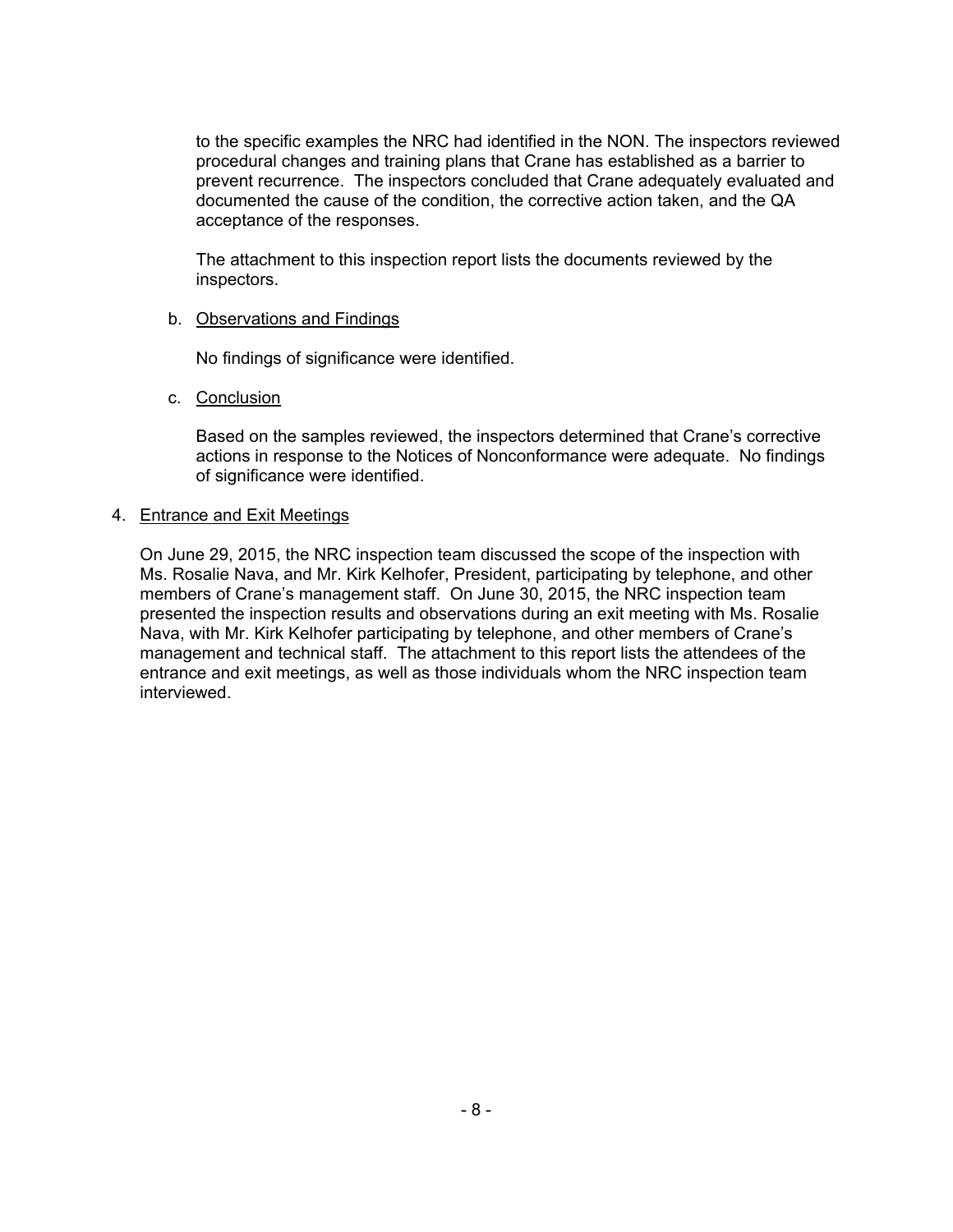# **ATTACHMENT**

# 1. ENTRANCE AND EXIT MEETING ATTENDEES

| <b>Name</b>             | <b>Title</b>                     | <b>Affiliation</b><br><b>Entrance</b> |   | Exit | <b>Interviewed</b> |
|-------------------------|----------------------------------|---------------------------------------|---|------|--------------------|
| Laura Micewski          | <b>Inspection Team</b><br>Leader | NRC/NRO                               | X | X    |                    |
| <b>Richard McIntyre</b> | Inspector                        | NRC/NRO                               | X | X    |                    |
| Kirk Kelhofer           | President                        | <b>Crane Nuclear</b>                  | X | X    |                    |
| Rosalie Nava            | Director, Safety<br>and Quality  | Crane Nuclear                         | X | X    | X                  |
| <b>Burt Anderson</b>    | <b>Site Leader</b>               | <b>Crane Nuclear</b>                  | X | X    | X                  |
| David Dwyer             | Manager,<br>Engineering          | Crane Nuclear                         |   | X    | X                  |
| <b>Chris Dee</b>        | Corporate Legal                  | <b>Crane Nuclear</b>                  | X | X    |                    |
| Jason Lambin            | Senior Design<br>Engineer        | <b>Crane Nuclear</b>                  |   | X    | X                  |

# 2. INSPECTION PROCEDURES USED

Inspection Procedure (IP) 36100, "Inspection of 10 CFR Part 21 and Programs for Reporting Defects and Noncompliance," dated February 13, 2012.

IP 43003, "Reactive Inspections of Nuclear Vendors," dated October 3, 2013.

IP 43004, "Inspection of Commercial-Grade Dedication Programs," dated November 29, 2013.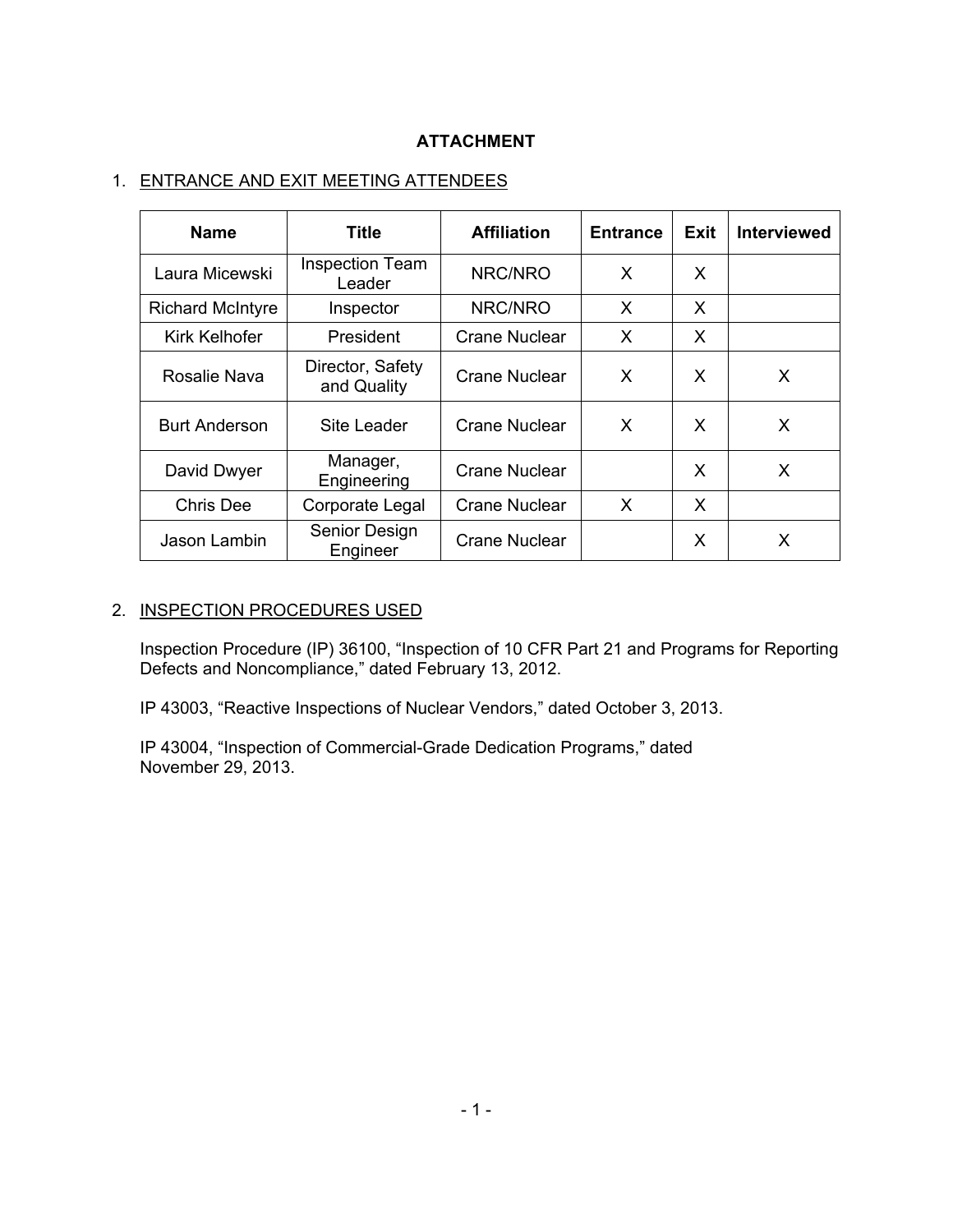# 3. LIST OF ITEMS OPENED, CLOSED, AND DISCUSSED

| <b>Item Number</b>   | <b>Status</b> | Type       | <b>Description</b>   | <b>Applicable ITAAC</b> |
|----------------------|---------------|------------|----------------------|-------------------------|
| 99901450/2015-202-01 | Opened        | <b>NOV</b> | 10 CFR Part 21       | N/A                     |
| 99901450/2015-202-02 | Opened        | <b>NON</b> | <b>Criterion XVI</b> | N/A                     |
| 99901450/2015-201-01 | Closed        | <b>NON</b> | Criterion III        | N/A                     |
| 99901450/2015-201-02 | Closed        | <b>NON</b> | <b>Criterion XVI</b> | N/A                     |
| 99901450/2015-201-03 | Closed        | <b>NON</b> | <b>Criterion VII</b> | N/A                     |

# 4. INSPECTIONS, TESTS, ANALYSES, AND ACCEPTANCE CRITERIA

The U.S. Nuclear Regulatory Commission (NRC) inspection team identified no inspections, tests, analyses, and acceptance criteria (ITAAC) related to components being fabricated and inspected by Crane.

## DOCUMENTS REVIEWED

## **Policies and Procedures**

Crane Nuclear Inc. (CNI) Procedure 15-100, "10CFR21 Reporting of Defects and Non-Compliance," revision 8, dated June 14, 2012

CNI Procedure 16-100, "Corrective Action Reports," revision 6, dated June 22, 2015

CNI Procedure CCP-1, "Customer Complaint Procedure," revision 3, dated June 10, 2015

CNI Procedure DED-4, "Dedication of Commercial Material, Items and Services for Safety Related applications," revision 2, dated June 2, 2015

CNI Procedure 03-106, "Design Calculation Preparation, Review, and Approval," revision 7, dated September 9, 2011

CNI Procedure 03-107, "Classification of Valve Parts," revision 4, dated August 15, 2015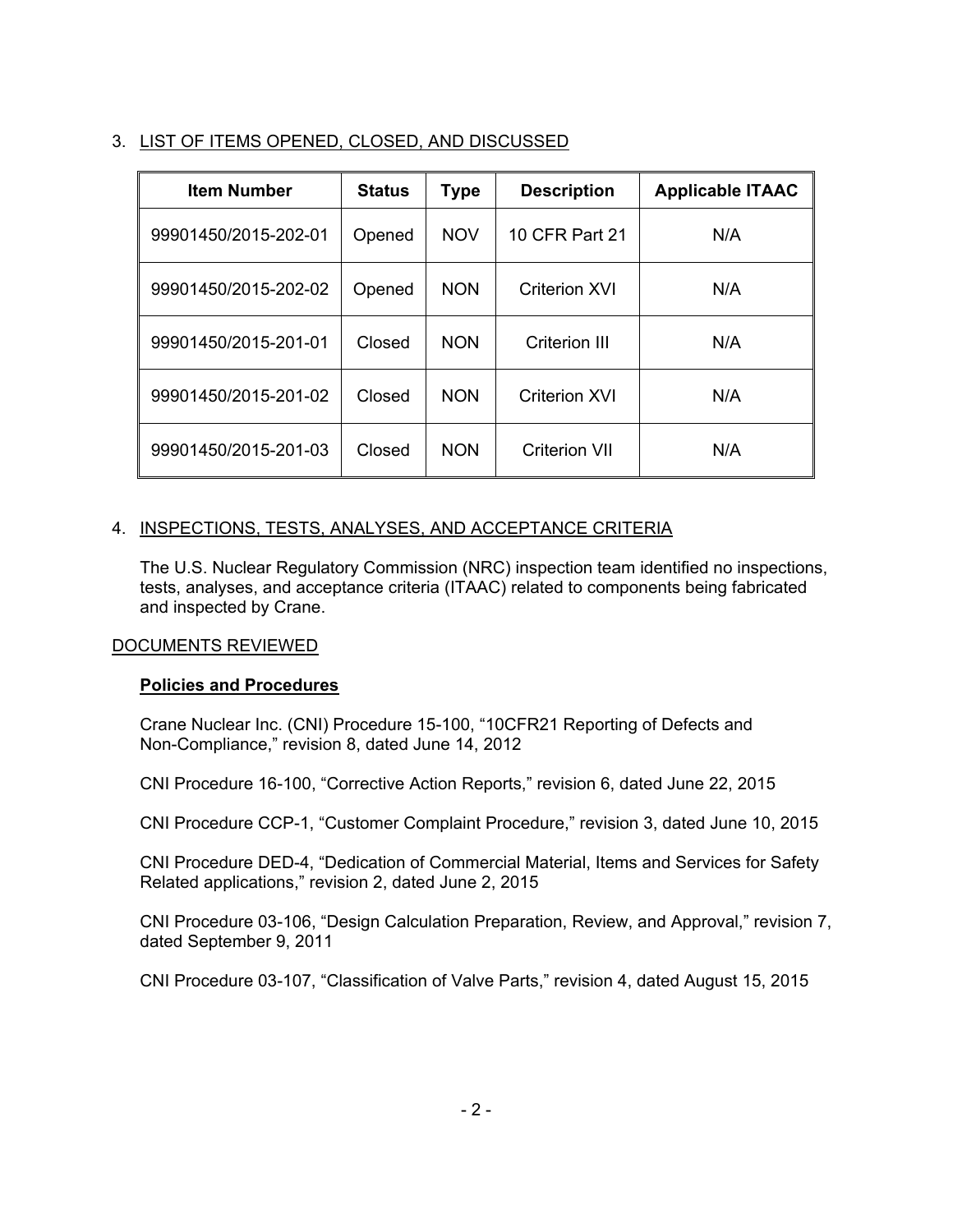## **Design Documents**

Revised Engineering Evaluation for S.O. 42390 Entergy – Pilgrim, Disc for 1-inch swing check valve (EPDM rubber), and dated June 15, 2015.

CGIE 42390-01, PO item no. 0001, RD3 – E69Q disc for 1'' swing check valve

## **Training and Qualification Records**

Training Record, "Review of Receiver/CMTR review process," dated April 20, 2015

Training record, "DED-4, Rev 1, Dedication of Commercial Material, Items and services for Safety-related applications," dated May 5, 2015

Training record, "DED-4, Rev 2, Dedication of Commercial Material, Items and services for Safety-related applications," dated June 29, 2015

## **Corrective Action Reports**

2015 Crane Corrective Action Reports (CAR) Log, as of June 29, 2015

CAR 15-04, Design Control/Commercial Grade Dedication, dated March 20, 2015

CAR 15-05, Accepted Non-conforming Bar, dated March 20, 2015

CAR 15-06, Customer complaint process not managed properly, dated March 20, 2015

# **Procurement Documents**

Purchase Order 85665 from Exelon Generation Company, LLC for 4 in. gate valve for Quad Cities, dated June 30, 2005

Purchase Order 500302750 from Arizona Public Service Company for gate valve, SCH 120 pipe, 4in 900 pound for Palo Verde Nuclear Generating, dated August 10, 2006

Purchase Order 85665 from Exelon Generation Company, LLC for 3 in. gate valve for Quad Cities, dated January 8, 2007

Purchase Order 90040766 from Exelon Nuclear for 3" gate valve for Peach Bottom Atomic Power station, dated March 18, 2011

Purchase Order 500514379 from Arizona Public Service Company for yoke for 4in 783-U9 pressure seal gate valve for Palo Verde Nuclear Generating, dated November 14, 2011

Certificate of Conformance/Compliance from TW Metals for socket head capscrews, dated December 16, 2014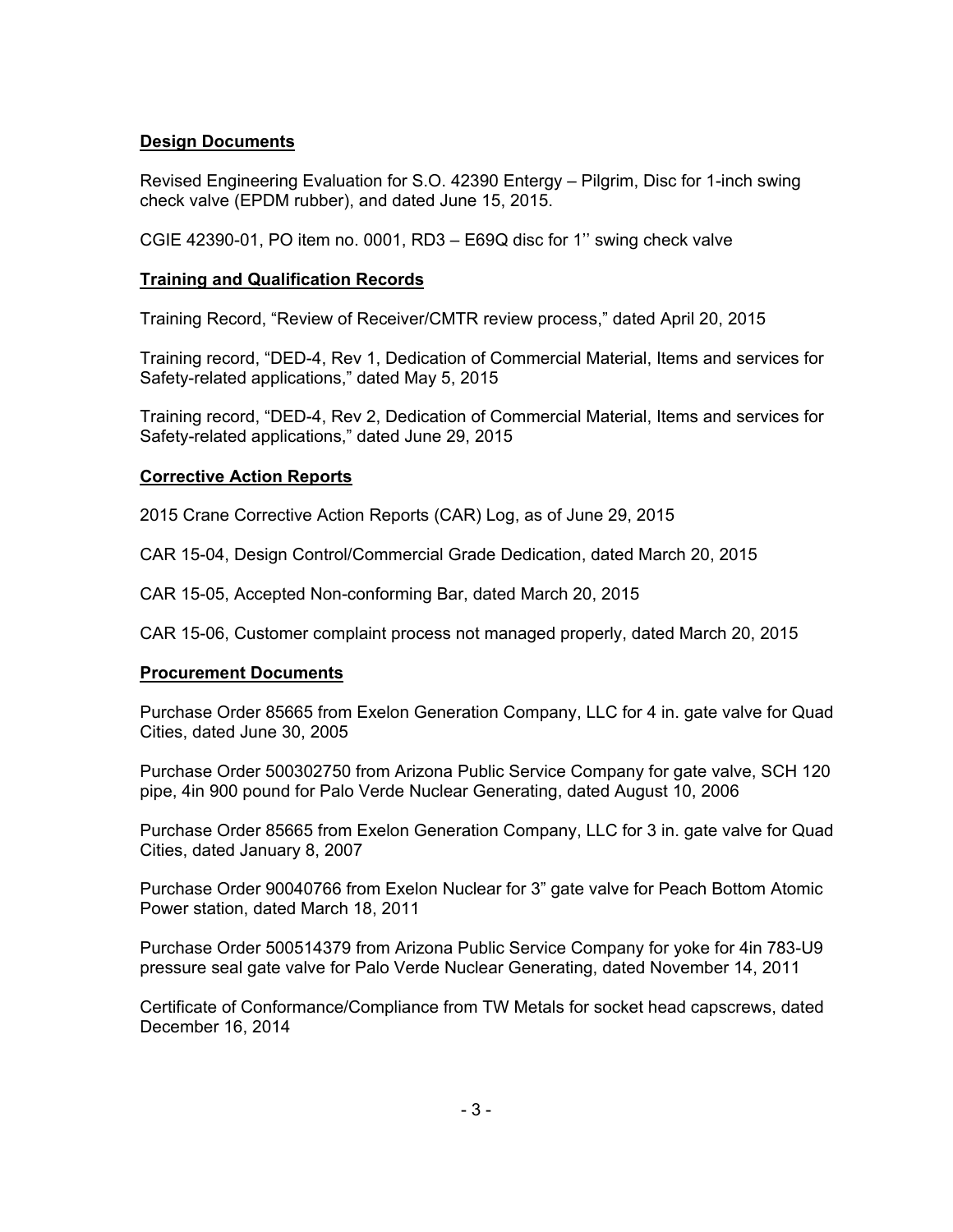Certified Material Test Report/Certificate of Compliance from Diversified Machine Components to TW Metals for verification that material is in accordance with ASTM A193-2012b, Grade B6, of socket head capscrews, dated December 2, 2014

Test Report from Element Materials Technology to TW Metals for chemical analysis and materials testing of two 1.5" dia x 6.00" long test pieces, dated December 2, 2015

Inspection Certification from Diversified Machine Components from My Heat Treat, Inc. for 1.50" dia. bar, dated November 24, 2014

Certificate of Compliance from Valbruna Stainless, Inc. to Crane Nuclear, Inc. for 132 lbs. of 316 1.125" x 12' round bar, dated August 24, 2012

Certificate of Compliance/Certificate of Conformance from Regal Cast, Inc. to Crane Nuclear, Inc. for ASME SA351 grade 6" Gate Wedge, dated December 11, 2014

Material Test Report from PRL Metallurgical Laboratory to Regal Cast, Inc. for ASTM A351-65 ASME SA351 CF3M/8M, dated December 8, 2014

Certificate of Conformance/Compliance/CMTR from Dubose National Energy Services, Inc. to Crane Nuclear, Inc. for 5" dia x 20" round bar ASTM 182-12A, dated March 20, 2015

Certified Test Report from LTI Laboratory Testing to Dubose National Energy Svcs. for testing of chemical and physical properties of 5" diameter round bars, dated February 2, 2009

Certified Test Report from Tensile Testing Metallurgical Laboratory to TW Metals for testing of 2"dia. x 6" Long Round Bar, dated March 11, 2015

#### **Valve Drawings**

Crane Nuclear CD05919, Gate Valve Assembly, Pressure Seal with SMB-00 Actuator, Revision D, dated August 16, 2013

Crane Nuclear CD05567, Gate Valve Assembly, Pressure Seal with SMB-00 Actuator, Hard Faced wedge Guide and Smart stem, Revision A, dated May 16, 2012

Crane Nuclear CD06683, general Assembly, Bolted Bonnet Gate Valve with Motor Operator, Revision E, dated April 20, 2015

Crane Nuclear CD06685, body Machining & Weldment, Crane Sentinel Gate, Revision C, dated March 4, 2015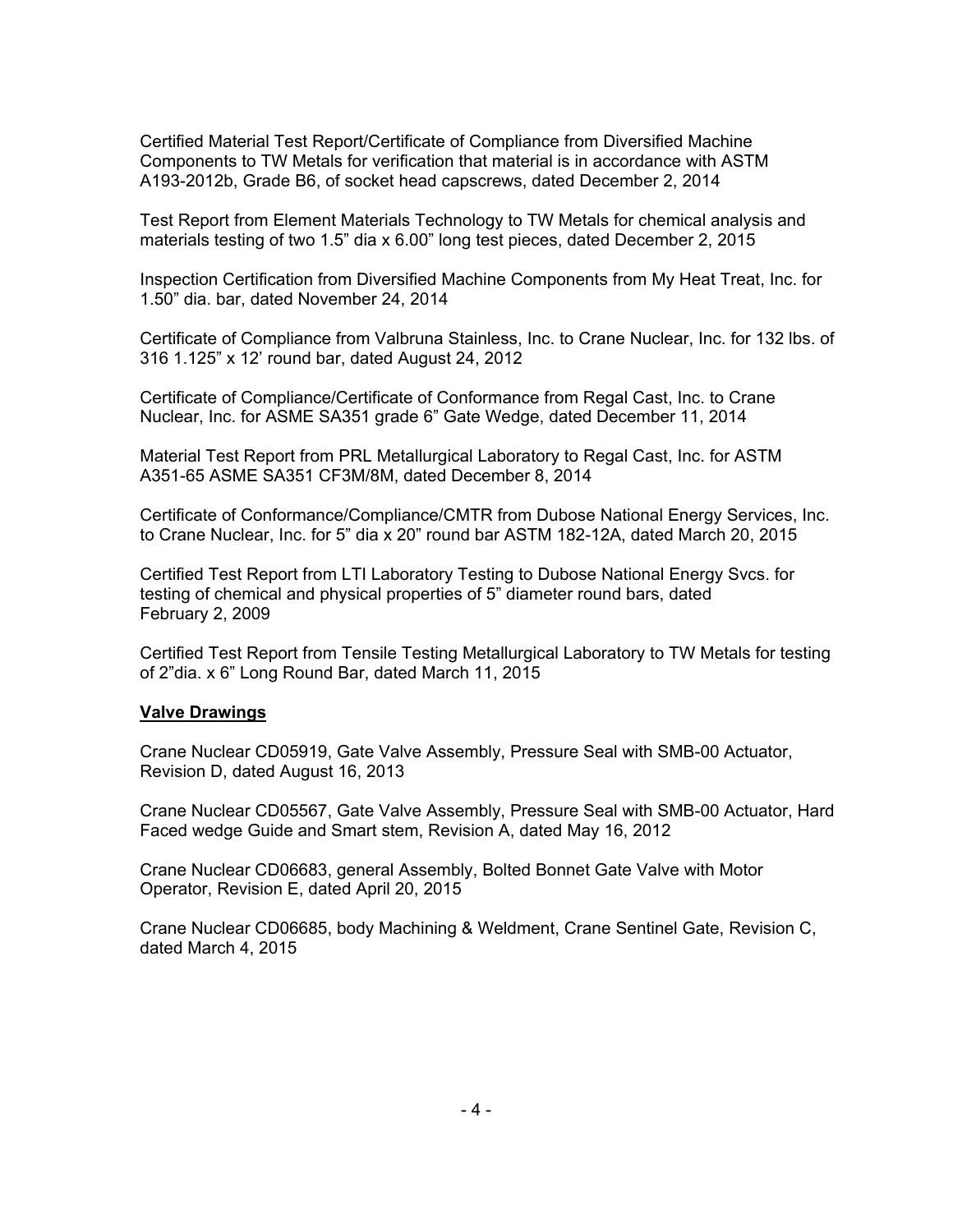### **Miscellaneous**

Process Review Sheet for "QA Receiver and Supplier Doc Review for Nuclear VALVES and PARTS," revision 0, dated December 31, 2014

2015 Corrective Action Reports Log, dated January 8, 2015 to present

Letter from Crane Nuclear, Inc. to Edison Material Supply, "10CFR21 Notification Yokes with Integral Pressure Retaining Hubs Used in Pressure Seal Valves," dated June 12, 2015

Letter from Crane Nuclear, Inc. to TVA Nuclear, "10CFR21 Notification Yokes with Integral Pressure Retaining Hubs Used in Pressure Seal Valves," dated June 12, 2015

Letter from Crane Nuclear, Inc. to Southern Nuclear Operating Company, "10 CFR Part 21 Notification Yokes with Integral Pressure Retaining Hubs Used in Pressure Seal Valves," dated June 12, 2015

## **Emails**

Email from Senior Design Engineer, Crane Nuclear, to Director of Safety and Quality, Crane Nuclear, subject: "Potential Part 21 Issue," dated February 20, 2015

Email from Senior Design Engineer, Crane Nuclear, to Manager of Manufacturing, Crane Nuclear, subject: "Potential Part 21 Issue," dated February 26, 2015

Email from Manager of Manufacturing, Crane Nuclear, to Manager of Engineering, Crane Nuclear, subject: "Potential Part 21 Issue," dated February 26, 2015

Email from Manager of Engineering, Crane Nuclear, to Director of Safety and Quality, Crane Nuclear, subject: "Potential Part 21 Issue," dated March 20, 2015

Email from Manager of Engineering, Crane Nuclear, to Director of Safety and Quality, Crane Nuclear, subject: "Potential Part 21 Issue," dated May 4, 2015

Email from Manager of Engineering, Crane Nuclear, to Director of Safety and Quality, Crane Nuclear, subject: "Potential Part 21 Issue," dated May 17, 2015

Email from Manager of Contract Administration, Crane Nuclear, to President, Crane Nuclear and Director of Safety and Quality, Crane Nuclear, subject: "10CFR Part 21 Letter for Review," dated May 22, 2015

Email from: Manager of Quality Assurance, Crane Nuclear, to President, Crane Nuclear, subject: "Part 21 Letter," dated June 9, 2015

Email from President, Crane Nuclear, to Director of Safety and Quality, Crane Nuclear, subject: "Part 21 Letter," dated June 9, 2015